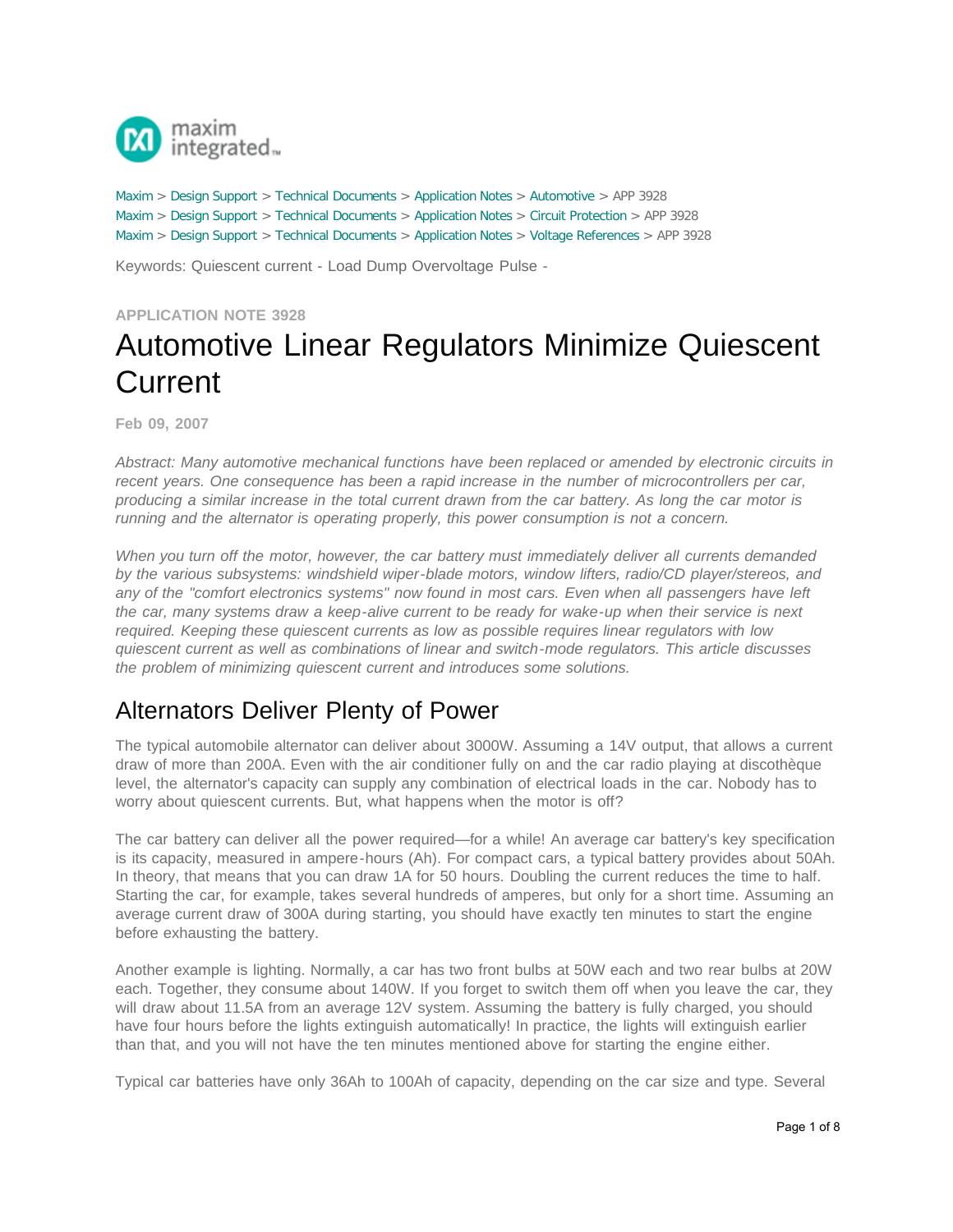effects reduce the available capacity of a car battery. Colder outside temperatures, for instance, slow the internal chemical reactions. Only half the original capacity is available at -20°C. Older car batteries have less available capacity, and the battery in a car driven repeatedly for short distances (as for running errands in a town) discharges much more rapidly than that of a car used predominantly for long-distance driving. (Normally, a car must be driven for at least half an hour to recharge its full capacity.) The number of charging cycles is approximately 500 for a car that repeatedly discharges its battery by only 30%. Thus, short trips exhaust a battery more quickly and shorten its lifetime. You should expect to replace your car battery every five years.

#### Always-On Functions Always Consume Power

Imagine a cold winter with temperatures below zero for weeks at a time. You drive your 4-year-old car, used mainly for city driving, to the airport where you escape for a warm and sunny 3-week vacation. On your return, the car probably will not start! Its capacity has been reduced, and not only by the city driving, the elapsed parking time, and the frosty temperatures. Other, hidden energy thieves have been at work. The always-on functions in a modern car draw battery current continuously: anti-theft protection, alarm system, keyless entry receiver, and tire-pressure measurement system, to name a few. Moreover, certain nodes on the CAN bus are constantly "listening" to the bus so they can wake up immediately when their support is needed.

Depending on the manufacturers and on the total number of such nodes, all these separate small quiescent currents can sum to several milliamps, or perhaps as much as 100mA of continuous current from the battery. Now, consider again the car at the airport: cold weather, city traffic, and age had possibly already reduced the available capacity to the half its nominal value. Thus the battery had only 25Ah left when the car was parked. Given a continuous quiescent current of only 25mA, the capacity lost over 21 days is 12.6Ah. As that amount is removed from the battery just while it is parked, the remainder of battery capacity is reduced to a quarter of the original value. The resulting capacity might not be enough to start a cold motor!

## Caution: High Voltage

As a response to the problem of reduced, or exhausted batter capacity, car electronics systems—even those without an always-on or standby mode—constantly need power-supply options that minimize their quiescent current. Small linear regulators made with CMOS seem to be a good idea, because some such devices draw very little quiescent current indeed. The [MAX1725,](http://www.maximintegrated.com/max1725) for instance, draws a mere 2µA. Unfortunately, however, the power supply must also have a wide input-voltage range to handle the socalled load-dump pulse, which is a brief but severe overvoltage caused by disconnecting the battery while the alternator is running.

Because the alternator's control loop is not fast enough to close, it generates a high output-voltage pulse when the battery voltage is removed. This high-energy pulse is normally clamped to a lower voltage at some central location in the car, but car manufacturers also specify to their suppliers the remaining overvoltage to be expected at the inputs of their power supplies. This spec differs among car manufacturers, but the typical peak value is 36V in cars and 58V in trucks. Some values are even higher. The duration of a typical load-dump pulse is several tenths of a second (**Figure 1**).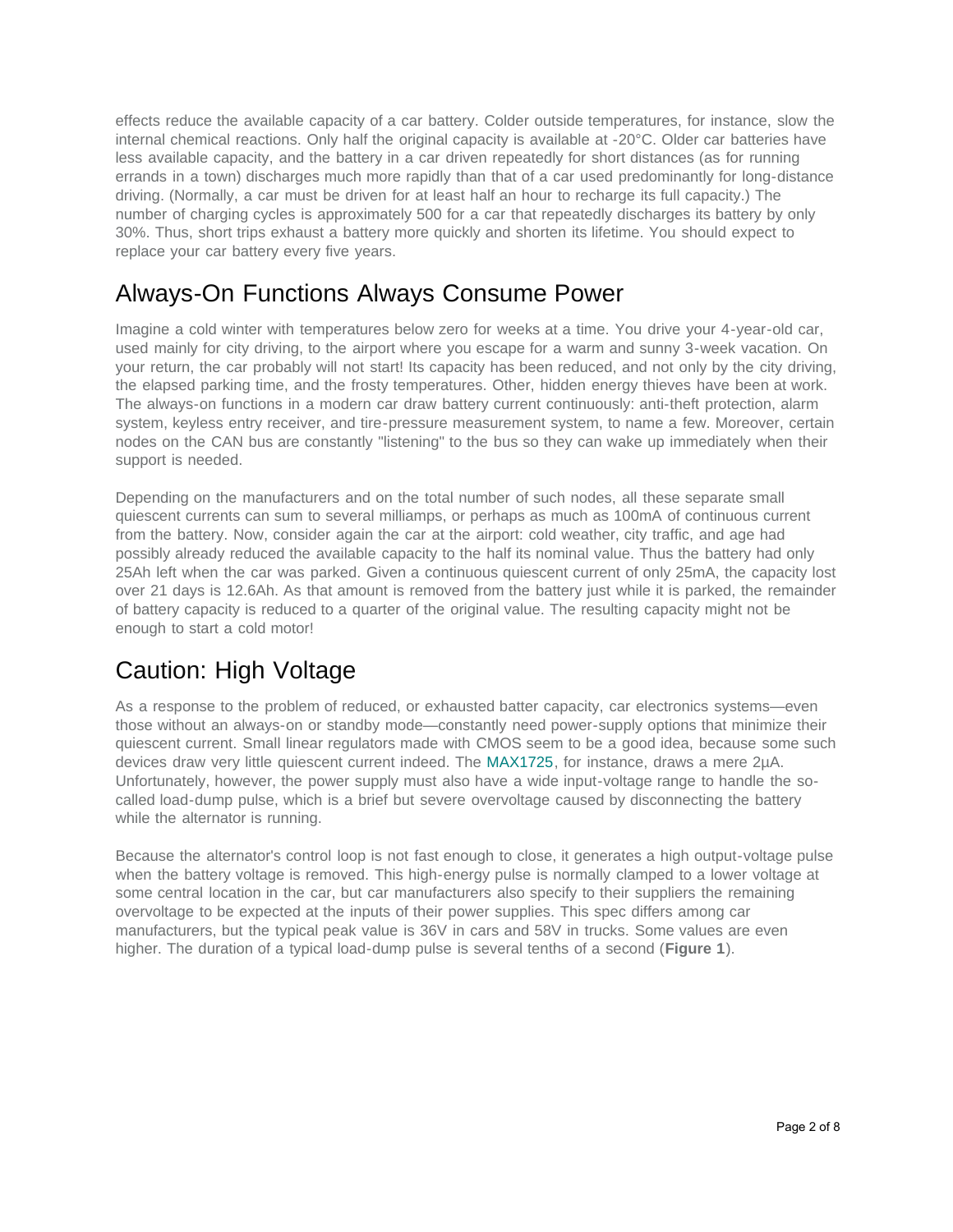

*Figure 1. This typical load-dump overvoltage pulse reaches a maximum amplitude (Vs) of 36V in cars* and 58V in trucks. Its duration (t<sub>d</sub>) is several hundred milliseconds.

### Power Dissipation and Temperature

These high input-voltage levels lead us directly to the next point to consider. The linear regulator not only must withstand the overvoltage specified, it must also dissipate considerable power when delivering a high load current at low output voltage. Converting a car's typical 13V input to 5V with a 50mA load might not be critical—that is only 400mW of dissipation and just within the maximum rating for a standard SO8 package. During the overvoltage condition described above, however, the powerdissipation level at 36V increases to more than 1.5W.

All packages derate their power-dissipation capability with increasing temperature, so that amount of dissipation could become a problem at higher temperatures. A regulator IC in a regular SO8 package would quickly go into thermal shutdown. The regulator would survive and resume operation after it cooled down, but that does not help because we need to keep the function alive. Automotive linear regulators need advanced packages capable of high power dissipation.

A standard automotive linear regulator like the [MAX5084](http://www.maximintegrated.com/max5084) is designed to operate over the automotive temperature range. It has a 65V input range, 50µA typical quiescent current, and a guaranteed output current of 200mA. Its 6-pin TDFN package with exposed pad is capable of 1.9W continuous power dissipation at +70°C, but (as for all packages) that capability is derated at higher temperatures (**Figure 2**). At +125°C, this package is still capable of dissipating more power than does the standard SO8 package at room temperature. Additional device features include a Kelvin-sense option that controls the output voltage directly at the load, a SET pin that programs output voltages other than the standard 3.3V and 5V, and an Enable function. If the standby function is not needed, you can disable the device which lowers the typical supply current to 6µA.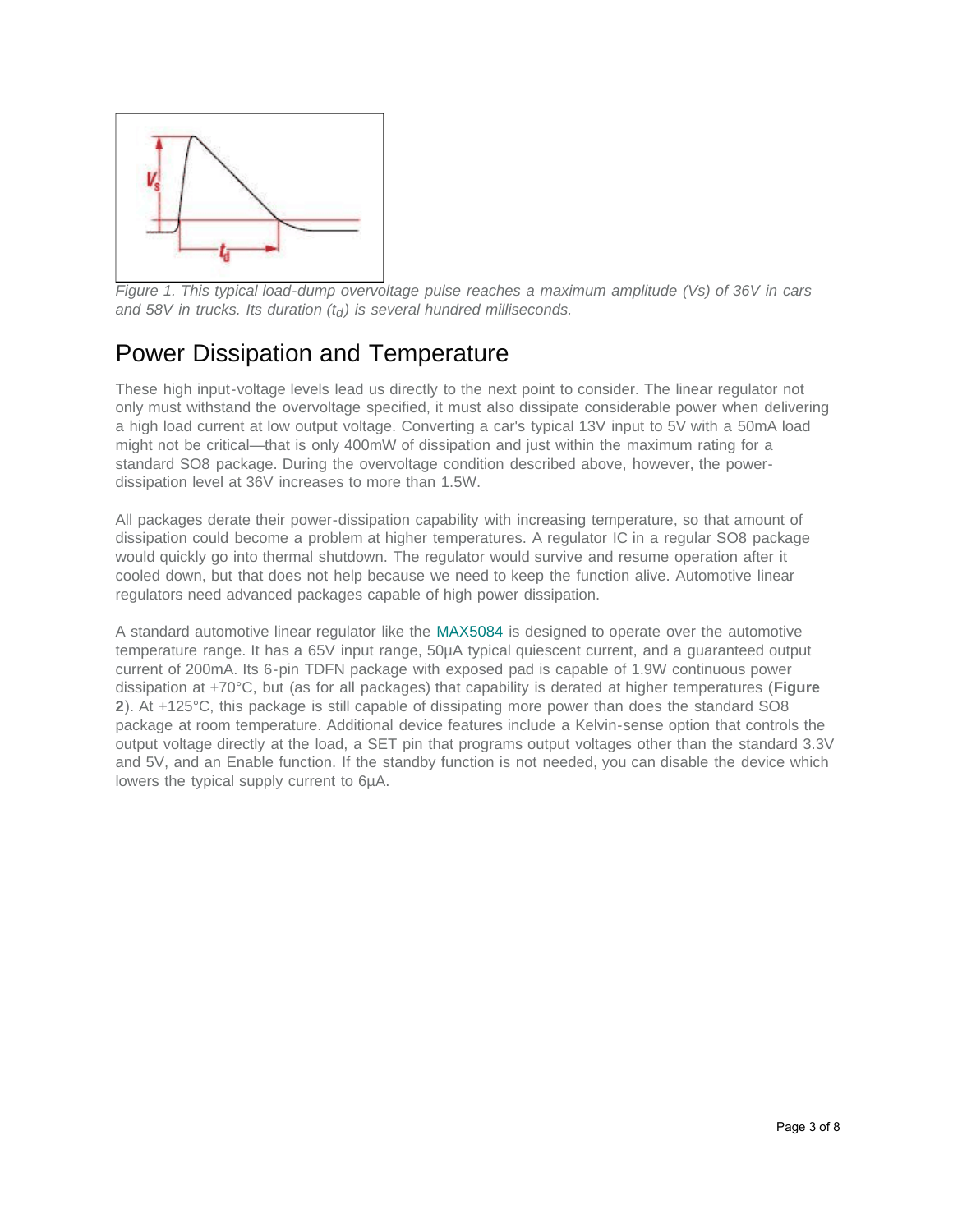

*Figure 2. This small but powerful automotive linear regulator comes in a 6-pin TDFN package, and can dissipate up to 1.9W. At the maximum-allowed ambient temperature (+125°C) it can dissipate 600mW.*

## Lowest Possible Quiescent Current for Always-On Functions

The receiver of a remote keyless entry (RKE) system (**Figure 3**) must be always active, so at any time it can detect the commands issued by the remote controller in the key. You cannot disable the power supply of an RKE receiver, so its circuitry should draw the lowest possible quiescent current, especially in stand-by mode. It must then supply a normal operating current as soon as it awakens.



*Figure 3. A typical RKE system consists of the car-mounted side and the key-mounted side. Because the car's power supply block connects directly to the battery, its quiescent current must be low.*

We must, therefore, optimize the power supply block (top left corner) in terms of minimizing quiescent current. Aside from low quiescent current, requirements on the internal linear regulator are not very stringent. It must simply provide an input, an output, and a ground pin. Shutdown and Enable functions are not required because the receiver is always powered. But, we must look closely at the way it sets the output voltage. Many linear regulators set the output voltage using an external resistor-divider, but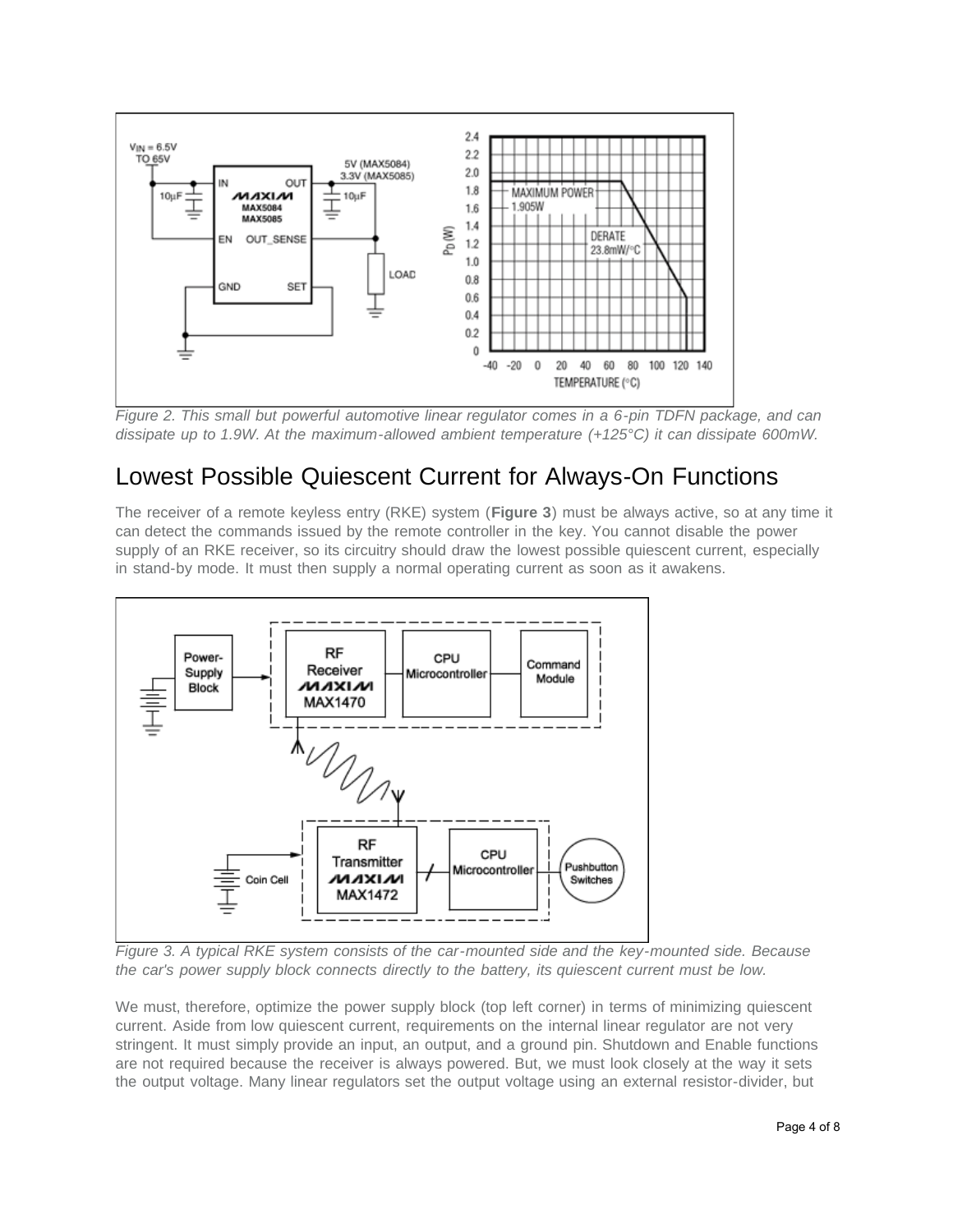that is probably not a good idea for this application. Consider the following scenario.

The MAX1470 RF receiver operates on a 3.3V supply. To ensure its low quiescent current we cannot allow a significant bias current in the resistor-divider. For a maximum current of 2µA, the divider resistance must be no less than 1.65MΩ. That value is available in a chip resistor, but high values have other drawbacks. They make the divider sensitive to distortion that could influence the linear regulator's output voltage.

Another major objection to the use of external resistor-dividers is that car manufacturers anticipate the long-term deposit of a parasitic dirt layer formed by oil, dirt, dust, evaporated plastic, and other particles on the PCB. Thus, the high impedance of the divider tends to decrease over time, as the parasitic layer forms parallel resistances. Direct consequences of this contamination are a slow but continuous change in the output voltage, and a steadily increasing quiescent current. Fixed-output linear regulators containing an internal divider are therefore preferred.

Given these considerations, the [MAX15006](http://www.maximintegrated.com/max15006) linear regulator is a good choice (**Figure 4**). Its small 6-pin TDFN package is capable of dissipating 1.5W, and it comes with a fixed output voltage of either 3.3V or 5V (other voltages are available upon request). The MAX15006's input voltage range (to 40V, max) allows a direct connection to the car battery, but the main advantage is an ultra-low no-load quiescent current of 9.5µA typical. For a 1mA load, the maximum quiescent current over the automotive temperature range is only 19µA, increasing to 110µA at the maximum load current of 50mA. This performance is acceptable, because the maximum supply current for the MAX1470 receiver in our example is well below 10mA.



*Figure 4. This automotive linear regulator requires a minimum number of pins and external components, minimal board space, and a minimum (typical) no-load supply current of 9.5µA.*

#### Power-Dissipation Problems

To save board space and cost, designers sometimes avoid the use of a switch-mode power supply,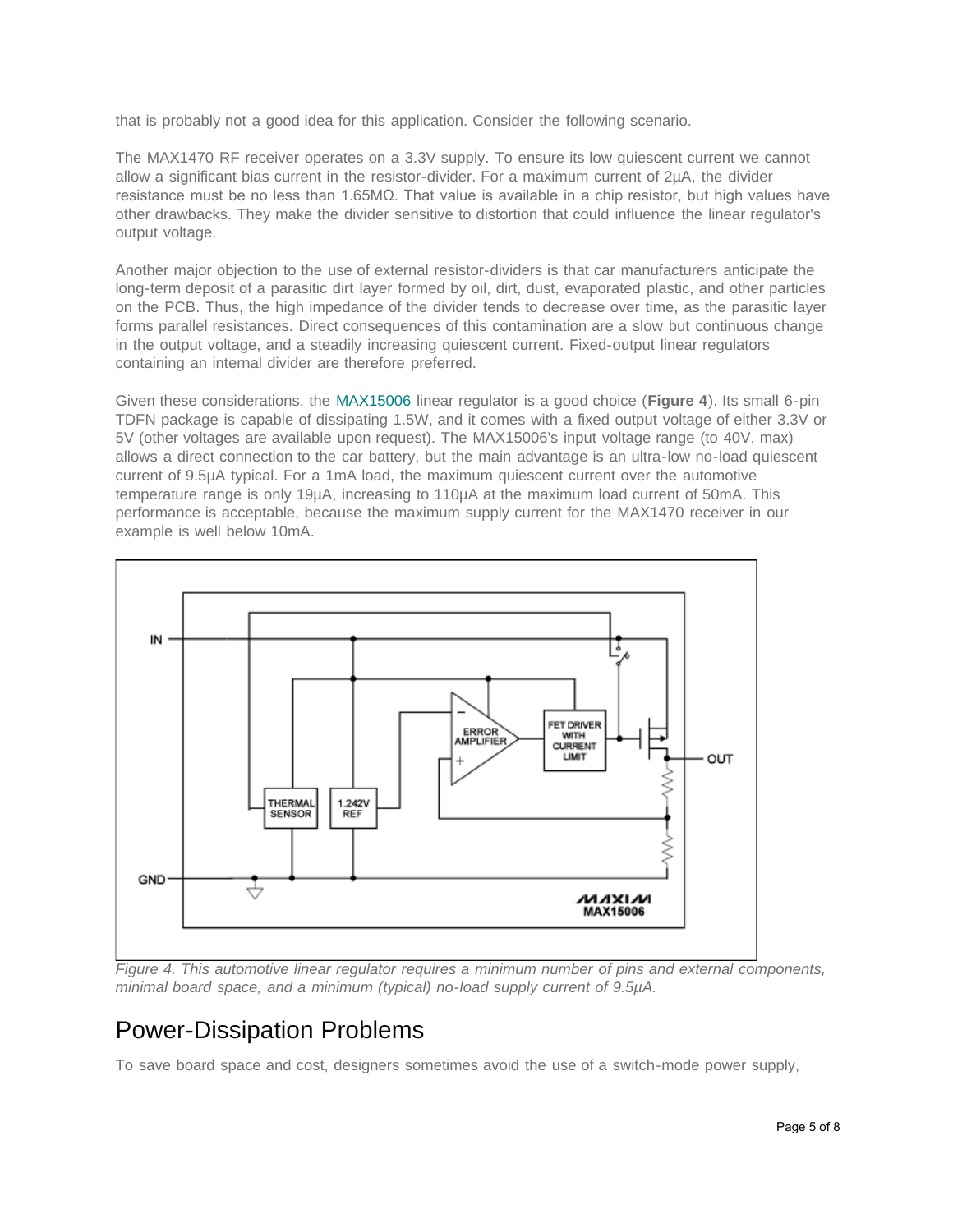even when the application is pushing the linear regulator to the edge of its power-dissipation capability. Consider, for example, an automotive electrical control unit (ECU) that requires a 5V supply voltage. The ECU normally includes a microcontroller, a sensor, and a CAN driver or other bus-interface device with minor analog circuitry connected to it. It might draw 150mA of supply current in full operation.

A linear regulator with 13V nominal input voltage can, therefore, dissipate 1.2W, and that level can rise briefly to 4W during a load dump. To handle the nominal 26V found in a truck, the regulator must dissipate more than 3W continuously. For these applications, another automotive linear regulator ([MAX5087\)](http://www.maximintegrated.com/max5087) has been designed for output currents as large as 400mA. It also comes in a larger 8mm x 8mm, 56-pin QFN package that boosts the allowable power dissipation to 3.8W (**Figure 5**).



*Figure 5. One package option for the MAX5087 linear regulator is a 56-pin QFN, which increases its maximum allowable power dissipation to 3.8W.*

For applications that require "housekeeping" features, the best choice is a [MAX6791](http://www.maximintegrated.com/max6791) linear regulator (**Figure 6**). Its 20-pin QFN package can dissipate 2.7W, and one of its dual linear regulators can generate a second supply voltage: 3.3V for a microprocessor and 5V for a CAN transceiver, for example. Other features include a watchdog with programmable trigger window, a power-on reset, a power-fail comparator for monitoring an additional supply voltage, and driver logic for an external power MOSFET (intended to replace a bulky and power-dissipating reverse-current protection diode).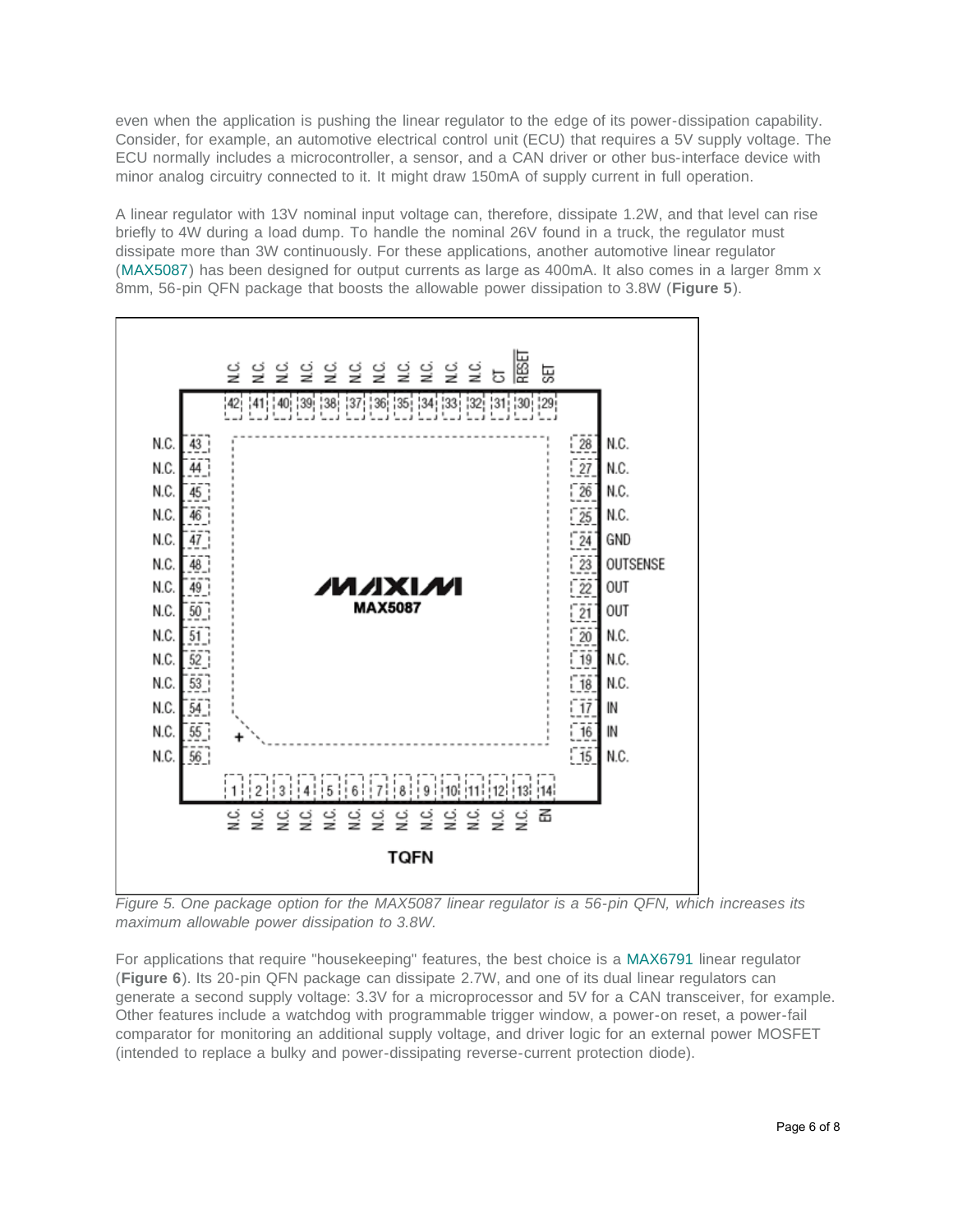

*Figure 6. This automotive linear regulator contains two linear regulators plus a set of "housekeeping" functions. It can dissipate 2.7W at 70°C.*

| <b>Related Parts</b> |                                                                                       |                     |
|----------------------|---------------------------------------------------------------------------------------|---------------------|
| <b>MAX1470</b>       | 315MHz Low-Power, +3V Superheterodyne Receiver                                        | <b>Free Samples</b> |
| <b>MAX1472</b>       | 300MHz-to-450MHz Low-Power, Crystal-Based ASK<br>Transmitter                          | <b>Free Samples</b> |
| MAX15006             | 40V, Ultra-Low Quiescent-Current Linear Regulators in 6-<br>Pin TDFN/8-Pin SO         | <b>Free Samples</b> |
| <b>MAX1725</b>       | 12V, Ultra-Low-I <sub>Q</sub> , Low-Dropout Linear Regulators                         |                     |
| <b>MAX5084</b>       | 65V, 200mA, Low-Quiescent-Current Linear Regulators in<br><b>TDFN</b>                 | <b>Free Samples</b> |
| <b>MAX5085</b>       | 65V, 200mA, Low-Quiescent-Current Linear Regulators in<br><b>TDFN</b>                 | <b>Free Samples</b> |
| <b>MAX5087</b>       | 45V, 400mA, Low-Quiescent-Current Linear Regulator<br>with Adjustable Reset Delay     | <b>Free Samples</b> |
| MAX6791              | High-Voltage, Micropower, Single/Dual Linear Regulators<br>with Supervisory Functions | <b>Free Samples</b> |
| MAX6792              | High-Voltage, Micropower, Single/Dual Linear Regulators<br>with Supervisory Functions | <b>Free Samples</b> |
|                      |                                                                                       |                     |

A similar article appeared in the November, 2006 issue of *Elektronik Tidningen*.